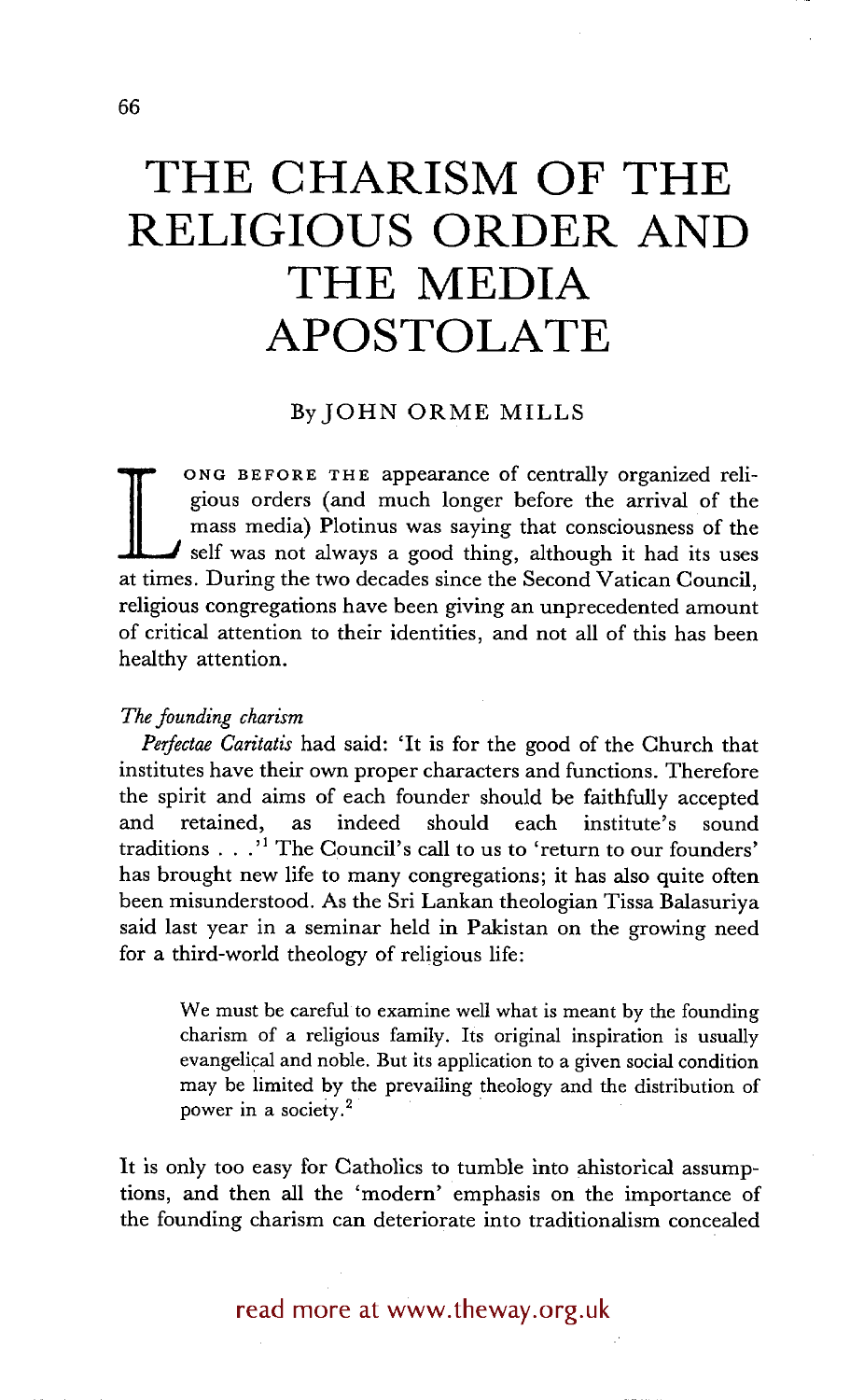by post-conciliar clichés. A new way of trying to sabotage a bold proposal in a General Chapter is to ask 'Is this work reconcilable with our charism?'

As Tissa Balasuriya said later on, a congregation's founding charism is 'not divine';<sup>3</sup> God's grace always works in a human context.

In revitalizing the charism of the founders of religious congregations, it is useful to distinguish between the basic evangelical inspiration of love of God and neighbour and the particular works being done by a religious congregation.<sup>4</sup>

The intention, in spelling out this point like this, is to make clear, right at the start of the discussion, that when we face the question 'how can we express the charism of a religious order in mass-media apostolates?' we are not being asked how a group of religious can possibly reconcile work in what is widely thought to be the most modern and unstable of all apostolates with some venerable and immutable notion of what their objectives and way of life and spirituality are supposed to be. Neither are we being asked how the articulating of that same 'venerable and immutable notion' can be done effectively throughout the modern media. If either of those is the way we understand the question—and those are the ways quite a lot of religious still understand it--then the answer we get is going to be depressing. We might as well join the people who persist in thinking that work in media should at best be a peripheral activity for 'a good religious' and that the media can only have a very marginal place in religious life.

In reality the relationship between a person's identity as a religious, in other words as a member of a specific religious family, and his or her commitment (or lack of commitment) to a media apostolate, can be a very subtle one indeed. Not always, of course. Into the indefinite future there will continue to be religious of certain sorts-for example, hermits and nurses-who quite clearly have dedicated themselves to ways of life and work which make it very unlikely that they will ever be engaged in the media apostolate. We are thinking of the experience of members of congregations 'serving the word', whose members account for approximately one-fifth of the world's religious. The 'very subtle' relationship we are talking about is one known above all by the religious in this category that belong to the so-called 'historic orders'.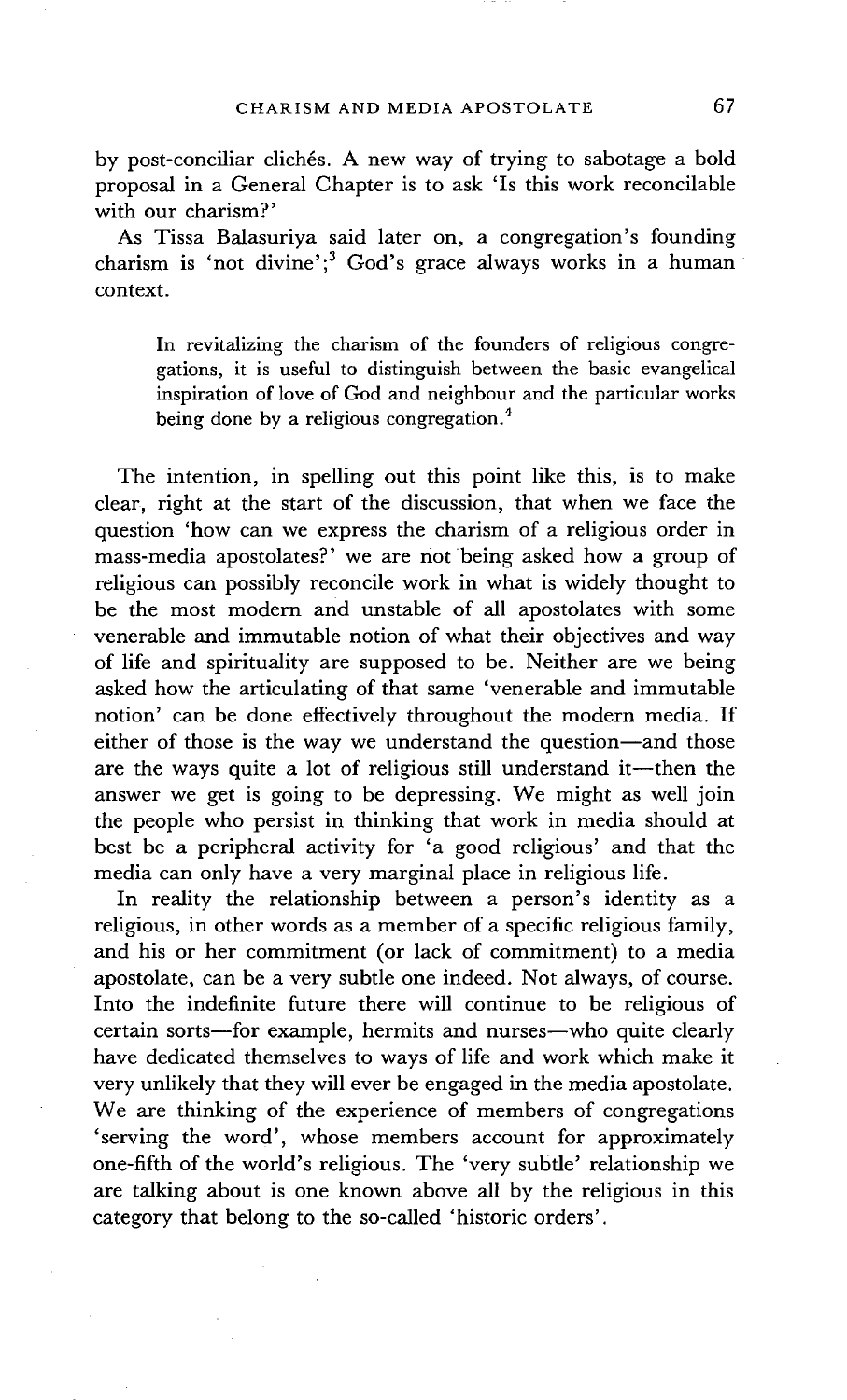In an interview in 1981 the prize-winning german jesuit television producer Reinhold Iblacker said: : . .

The idea that if a religious goes into the mass media he or she is doing the most dangerous thing and is almost certain to disappear is fiction. At a certain point I understood that where I am is the middle of the Society, and I made a decision to dedicate myself to helping Father General and Rahner and de Lubac.<sup>5</sup>

a na mara a shekara

But arriving at a point of view like this is by no means always easy and obvious. Reinhold Iblacker eventually found that he could in all honesty claim that what he was doing was in the heart of the Society's tradition, although, because of his work, he at times had to live in a way which did not conform to the popular idea of how Jesuits should live. (As he said later in the same interview, the world of television is 'a very secularized world, even if it is not the dangerous one some religious superiors think'). In order to get to that point not only the individual religious but his or her superiors too have to be very loyal to the 'founding charism; and at the same time interpret it as something alive and dynamic, something not frozen in the.='founding culture'...: , ........ i : ..

In exploring what these loose generalizations might mean we will be drawing on the experience of several different congregations, but particularly upon dominican experience, because the Dominican Order, the Order of Preachers, was founded to 'serve the word' more than seven hundred and fifty years ago, has had a long and important apostolate using traditional media, and has entered with very unequal success a modern mass-media apostolate, Examples of most of the strengths and weaknesses of a. religious congregation with a great and ancient tradition gradually confronting the modern media apostolate can be found there.

### *Before the explosion*

Ever since they began to arrive in the thirteenth century, the preaching and teaching orders of the Church have been only too successful in their use of a wide range of means of communication; their past success, in fact, is one of the problems today. In the best-known picture of St Dominic, the one by Fra Angelico which is actually a corner of the *Gesù deriso* in Florence, we see him seated. He is not looking at the mocked Lord. His head is down. Open on his knees is a book. For centuries one of the conventional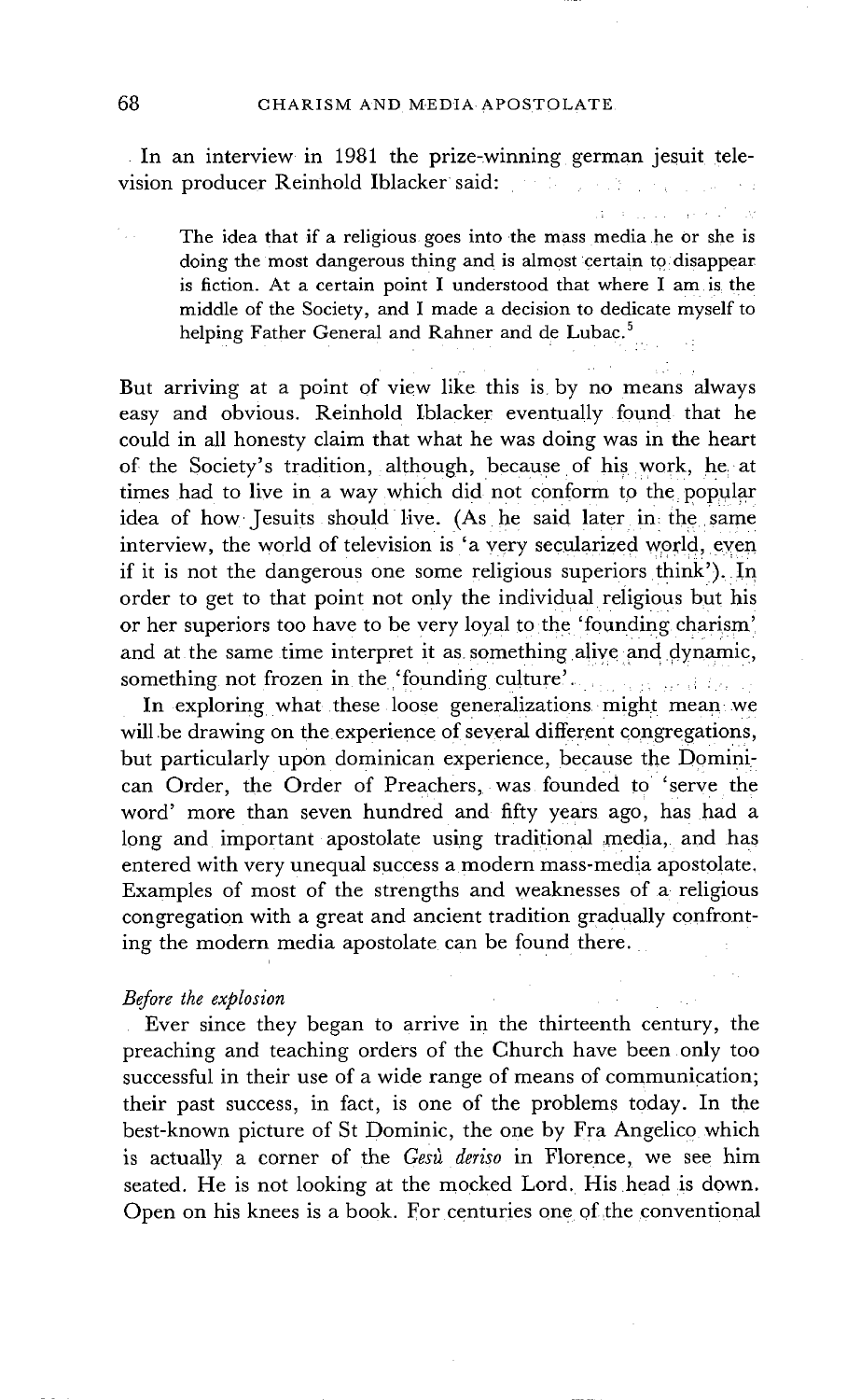ways in which artists identified Dominicans in their pictures was by putting books under their arms. In the middle ages the friars played an important role in making the case-bound book a familiar communications medium, although printing by movable type did not arrive until the mid-fifteenth century.

The book. The pulpit. The adoption of a way of life which, at least in the early years, resembled the popular idea of the life of Christ's apostles. The rosary (according to legend, Our Lady herself gave St Dominic the rosary). The promotion of big popular processions, in which the people could participate—the Corpus Christi procession, for example. Towards the end of the middle ages, the popularization by the Franciscans of the Stations of the Cross. The friars invented none of these ancient media, but in the mediaeval Church they quickly became famous partly through the ways they combined them and helped to spread them. The identities of the friars, their traditions of popular communication and each Order's 'founding charism' were so closely bound together that they were assumed to be inseparable. And this, surely, could equally well be said of the Jesuits. It is now almost a truism that the Constitutions of the Society should be interpreted in the light of the teaching of the *Spiritual Exercises* rather than the other way round. The ignatian retreat, with its dramatic structure, was itself a new communications medium in the Church. Moreover, bearing in mind the stress in ignatian spirituality on the need to seek God in all things and in every situation (in other words, its incarnational character), it is not surprising to find early Jesuits quite confidently exploring seemingly secular means of communication-drama and music, for example. Finally, if ignatian spirituality primarily addressed the individual, so did the first of the genuine mass media, print, which in St Ignatius's time was already beginning to transform western society. It is not wholly coincidental that from the beginning Jesuits were quite naturally print-oriented, destined to be outstanding intellectual popularisers and builders of syntheses in the post-tridentine Church. The Society of Jesus was certainly not a product of the printing press, but its history has been intimately linked with the print medium.

By the nineteenth century print had become to such an extent the dominant medium in society that all older media tended to be seen merely as substitutes—usually poor substitutes—for print; the measure of their effectiveness was the extent that they did what print could do. The linear way of comprehending things--the way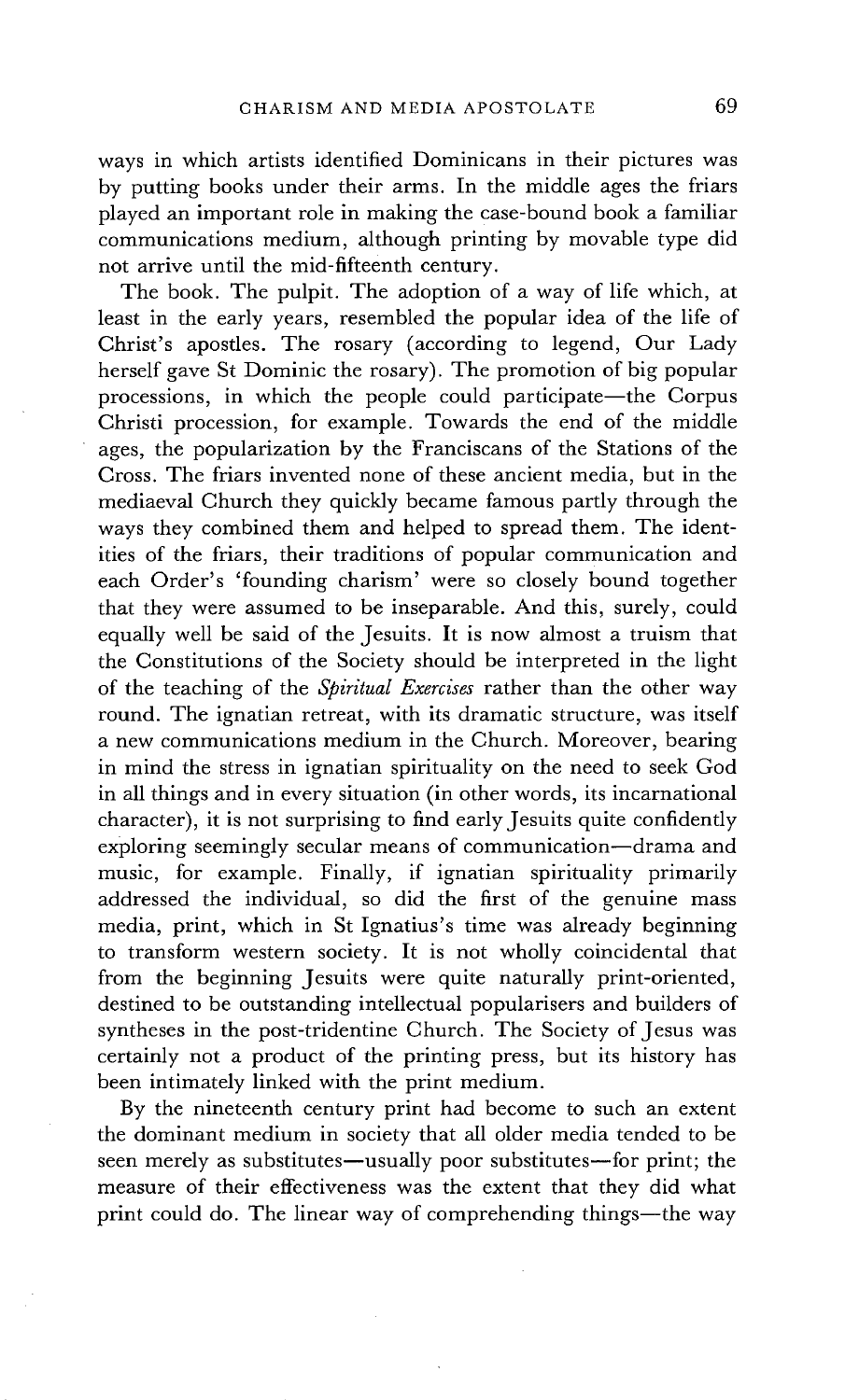through the printed word--was *the* way of comprehending things. And print had an important role in the life of some of the new missionary societies. In 1876, when Blessed Arnold Janssen, the founder of the Society of the Divine Word, founded his first mission press, he wrote:

For the conversion of the world our Divine Saviour taught 'Preach the gospel to all creatures'. In his own day the printed word was unknown. Now we know it and use it. The devil uses it to create harm. The servant of Christ has to use it in doing good. How powerful is the printed word, which can be multiplied a thousand times an hour on a press! It is not only a matter of quantity. The printed word has to be read and acted upon. May Our Lord help us in this work by his grace!<sup>6</sup>

This missionary society established printing presses which were also publishing houses in all its major foundations, scattered throughout the world. The nineteenth century was not only the great age of missionary expansion but also the great age of centralization in the Church, the work and government of religious congregations becoming increasingly centralized too. This centralizing had its origins not only in the defining of papal infallibility and the growth of the Vatican, but also in the arrival of the railway and steamship and telegraph and regular postal services . . . and the boom in cheap newspaper, magazine and book production. The Divine Word Missionaries were so firmly wedded to the apostolate of the printed word that only in the past generation have film, radio and television been given consideration in the Society's communications thinking and planning. And what is true of the SVD is also true of many other important new religious families of the last two centuries.

In 1914 and 1915 were founded the first two of the ten religious institutes that make up the Pauline family: the Society of St Paul and the Daughters of St Paul-institutes *specifically* dedicated to mission evangelization through the printed word. The books they publish are well-known; so is their remarkably successful magazine *Famiglia Cristiana,* and in recent years they have been moving into television, video and audio-visuals. But even in this modern religious family, from its beginnings dedicated to the mass-media apostolate, the power of print is still uncomfortably great.

<u>j</u>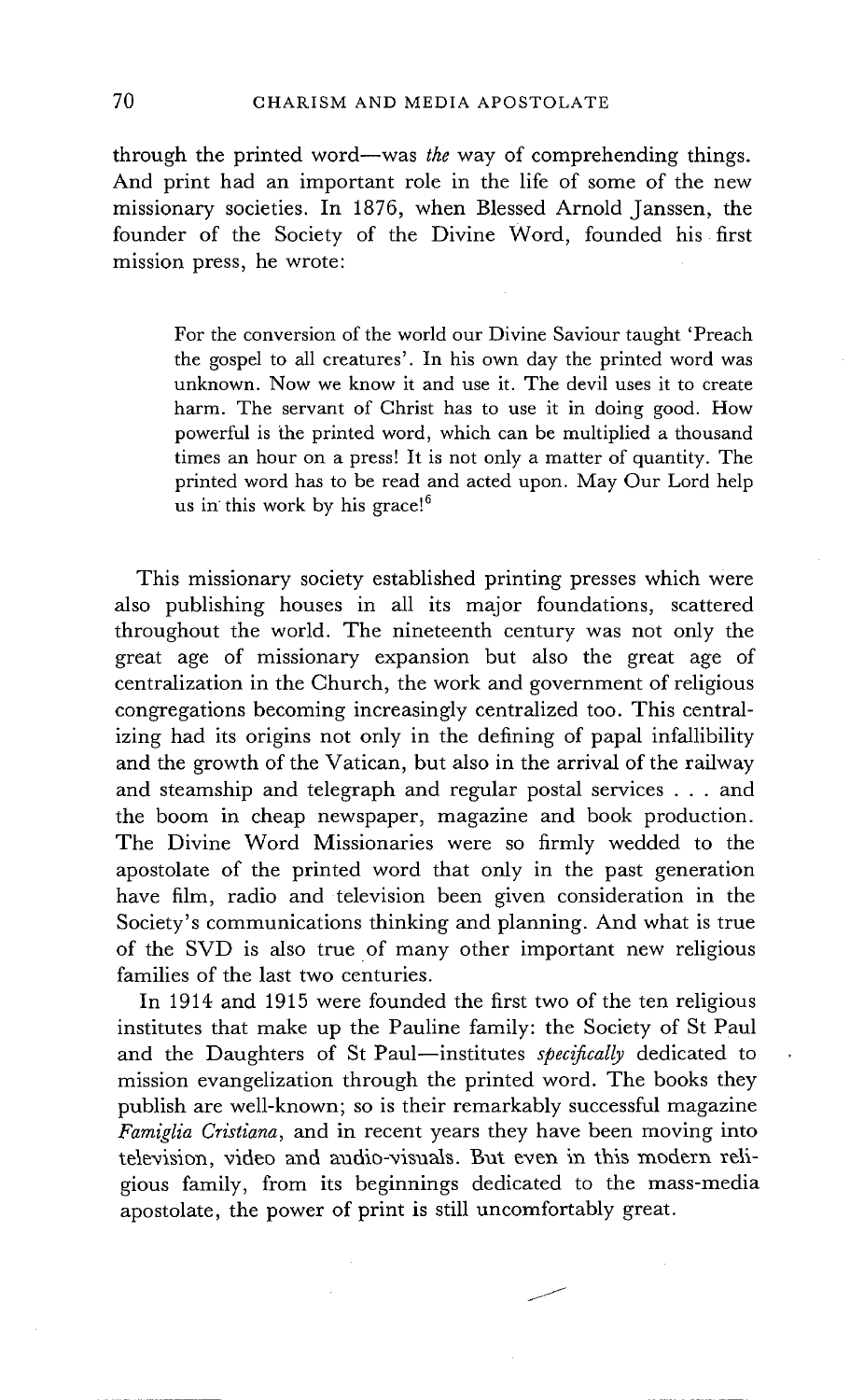#### *The media explode*

What has been called this century's 'media explosion'—the influx within the span of one long lifetime of a stream of different electronic media, which have together transformed our whole way of life--has brought massive opportunities as well as challenges to religious. The possibilities for the use of some of these media in evangelization are obvious enough. They also have a potentially important role in teaching and the building up of community.<sup>8</sup> In addition, their very existence calls for a new kind of pastoral work: helping Christians to be more aware of how the media are shaping their own behaviour and attitudes. (Remember that in the West watching television consumes more of the average person's time than any other activity except sleeping--nineteen times more time than the regular church-goer spends in church, on average). Finally, it is very important that religious--above all, the many religious who continue to talk in such a disdainful way about the media--understand how the media are affecting not only the lives of the people they are supposed to be speaking to but also their own lives. 9

Why, all things considered, have so few of them got to grips with any of that programme? Admittedly, about half the roman catholic priests in the world involved in media are religious priests, but this is no cause for complacency; remember that by the end of the 1970s the Roman Catholic Church was spending only about five per cent of all that the world's Christians were spending on radio and television.

We cannot understand what religious have in fact been doingor not doing--in the area of media apart from the thinking on the subject of the Church as a whole. *Communio et Progressio,* the Pastoral Instruction on the Means of Social Communication which the Vatican issued in 1971, says:

Religious Orders and Congregations will give thought to the many pressing tasks of the Church in the field of social communications and consider what they themselves can do to fulfil them under their constitutions. Their own specialized institutions for social communications will collaborate with one another and they will keep abreast of the overall pastoral planning of the diocesan offices since these are, usually, the competent bodies for the apostolate of social communications (177).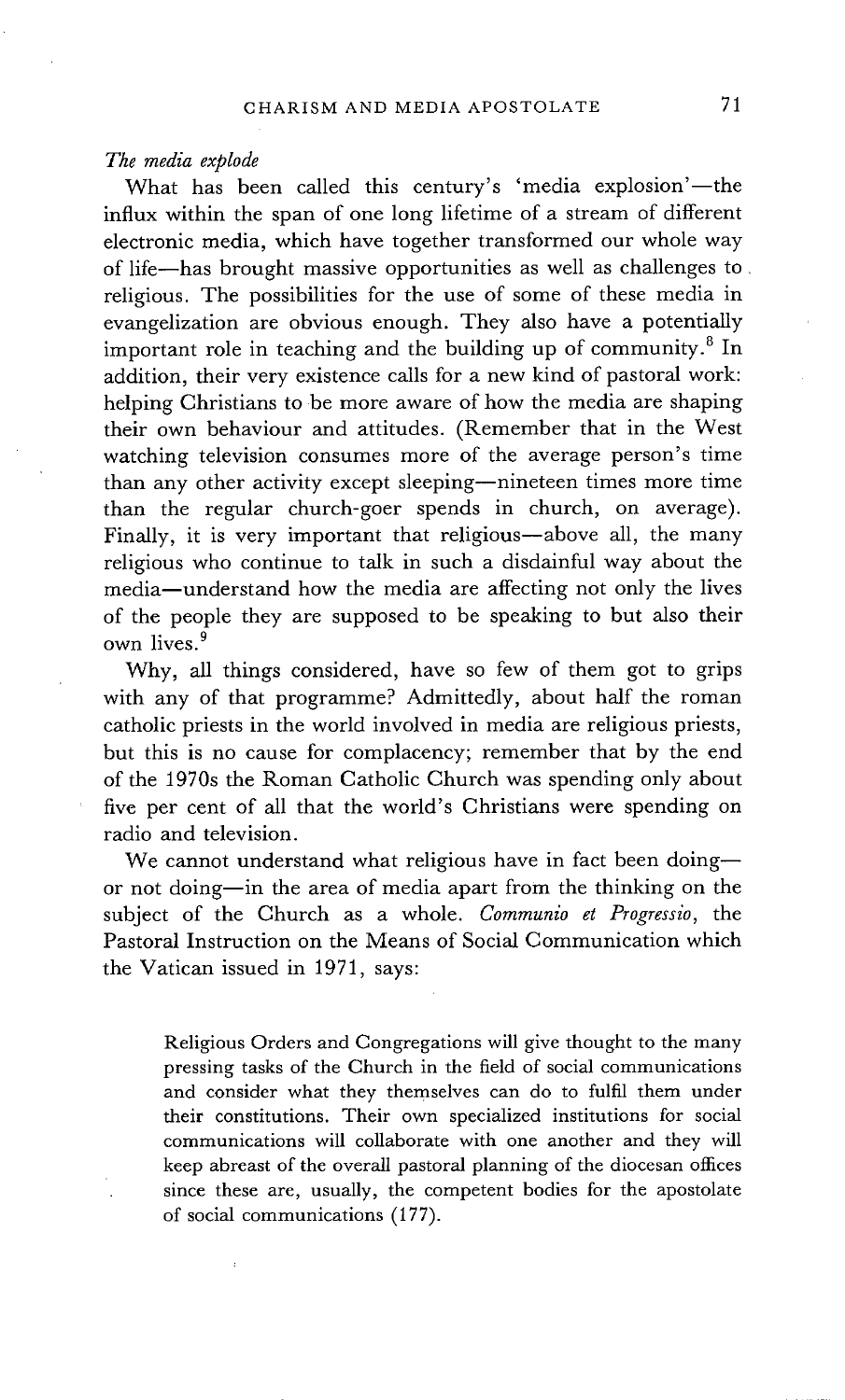*Communio et Progressio,* however, was the Vatican's first strongly positive document about the media (so positive, in fact, that it can perhaps be criticized for being too optimistic about the good that the media can do). This has not been the tone in the past. New developments in media have occurred almost entirely independently of the Church; the Church is having to adapt itself to what is already there. Today, because of the nature and sheer complexity and variety of the modern media and the sheer quantity of information circulated, the Church could not control the media as it once did, even if it had the desire and the legal power to do so.

It is not surprising, then, that the Church's reactions to the new media have been ambiguous and in many ways still are. There was pioneering. From the 1920s onwards some remarkable religious-particularly Jesuits and Dominicans--were among the most notable pioneers in the launching of catholic radio and television and the extending of the catholic presence in the world of cinema. At the same time, there was distrust. Both *Vigilanti Cura,* the first encyclical on radio and the cinema, published in 1936 by Pius XI, and Pius XII's encyclical of 1957, *Miranda Prorsus,* which considered television as well, reflect a lot of unease. Both popes were mainly concerned with the sheltering of the faithful, and it was not clear how this could be done really effectively. And Vatican II's document on the media, *Inter Mirifica,* was almost equally ambiguous in its attitude. Many religious now in leadership roles went through their formation in the 1940s and 1950s, when the Church was most nervous about the media, and quite a lot of them remember what they were told then. And as long as religious think of the media world as a world-mainly glamorous but unpleasant and certainly morally dubious--which is very distant from their own lives, ambiguous attitudes will persist. As a religious, one's attitudes to the media are shaped substantially by one's overall understanding of religious life and of the nature of the Church.

The Master of the Dominican Order, in his report to the Order's General Chapter of 1986, says of the Order's work in the modern media (one of the Order's current priorities):

We must recall the art of Fra Angelico, who used that medium of his age to preach. It is to be expected that an Order of preachers would always seek to use all the means possible to preach the Good News . . . While some provinces have taken this priority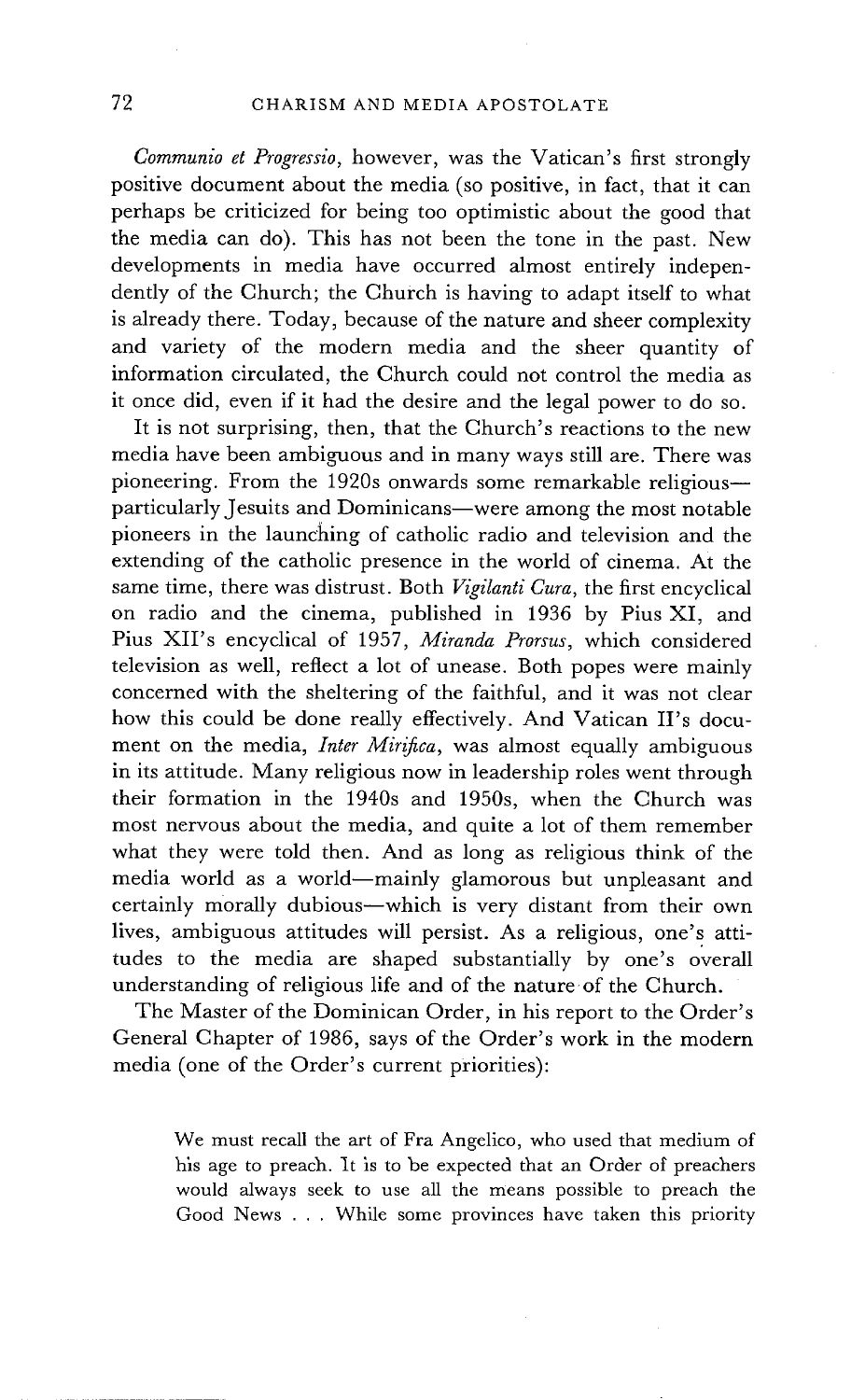seriously by getting people trained and in providing equipment, it seems that most have not.

Whoever has read this article so far should have no difficulty in guessing most of the main causes of this state of affairs. Not all of them have to do with the Order's charism. For example, one factor is that widely-diffused distrust and unease just written about. Also Dominicans, especially, inherit a house which is already heavily furnished. There is the commitment to the traditional media already mentioned. And there are the demands of many long-established activities-sometimes not specifically dominican work, but work into which much money and manpower has been sunk over many generations (the running of parishes, for instance).

In addition, however, there are factors hampering media development which are an inseparable part of the founding charism of the Order. For example, the demands of the conventual style of life. Today, in the Dominican Order, the demands of community life can quite often be in tension with the demands of 'the job' (and, as one Provincial observed, work in some of the media calls for quite a lot of dedication). And there is another part of the founding charism--in other words, fraternal government, government at all levels by chapter--which makes it much more difficult for the Dominicans than for, say, the Jesuits to restructure the Order's patterns of activity, to launch major projects and to equip people for specialized careers in the Order. Thirteenth-century systems of government are not always ideally suited for the world of media. Finally, the strong cerebral emphasis in the Order's academic tradition (another inseparable part of the Order's founding charism) has—at least until recently—also been a factor work-<br>ing against 'conversion' to many of the new ways of against 'conversion' to many of the new ways of communicating, with their emphasis on intuition and feeling. In the words of a dominican bishop: 'It is certainly most important for the Church to be in the media. But, because of the way I was formed in the Studium, it is hard for me personally to take the modern media seriously'.

Other religious can doubtless make a similar analysis of their own congregations. And the dominican situation is not, of course, wholly negative. According to the latest world-wide survey<sup>10</sup> one male Dominican in every fifteen is regularly working in media or helping others to work in media, about one third of the dominican friars in media have their work in media for their main job, and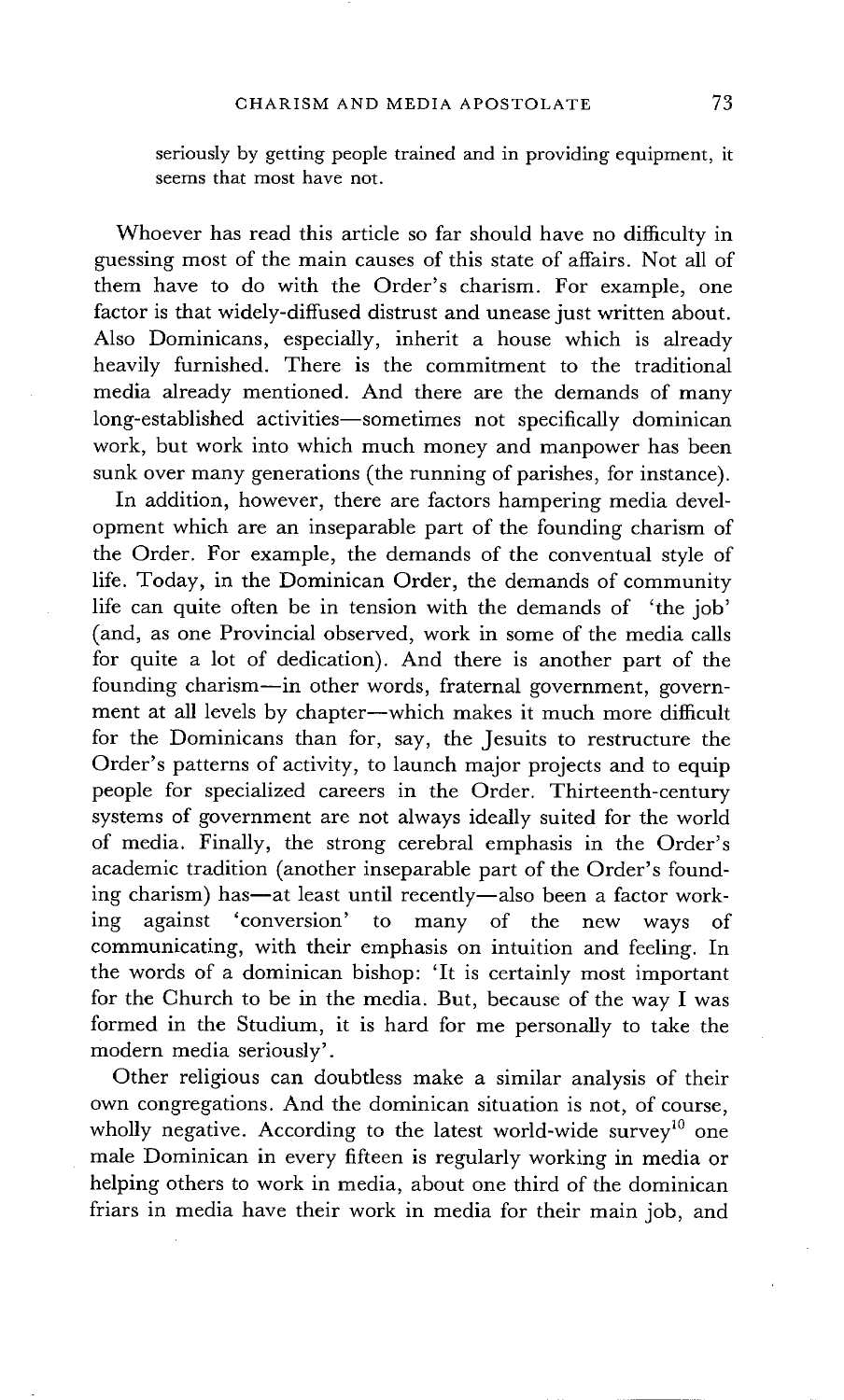of every ten jobs in media being done by dominicans, six are in print, three in the electronic media. This is not a good showing, bearing in mind that we are speaking about the Order of Preachers, but it is not an utterly disgraceful one, and some Dominicans-in France, for instance-have done excellent work in the modern media. Many Dominicans would argue that other aspects of the founding charism and tradition of the Order-for example, the unique place given to preaching, a spirituality that binds together communication and contemplation *(contemplata aliis tradere,* to quote Aquinas), and a moral theology that gives an important place to freedom-encourage the would-be venturer into media much more than the aspects of the Order's charism and tradition already mentioned hamper him.

#### *The wider society's contribution*

Here, however, we come back to the point we made earlier in this article about the dynamism of the charism of a religious order. It is fairly widely observed that religious in many parts of the Third World-notably Latin America-are communicating through modern media with a confidence by and large lacking in their brothers and sisters venturing into mass communications in Europe. There are doubtless several reasons for this, but it would seem to be the case that where religious are caught up in wider trends in society they exploit the means of communication acceptable in the society much more spontaneously, and with much more sureness of touch. The religious who identify closely with the needs and hopes of a people in the upheaval of change-as did many of the religious in the nineteenth-century immigrant Churches of Britain and the United States and as do many of the religious in parts of Central America today-do not seem to have western difficulties in conveying spiritual truths by popular means. In fact, what some of them have done demonstrates that, contrary to what is widely thought, it is indeed possible for religious to communicate today with a mass audience without jettisoning their traditions. Whether the charism of a religious congregation is 'liberating' or 'inhibiting' for its members who are media people would seem to be at least partly dependent on the context in which those members are living out their vocations.

So attempts by religious congregations to get their members more involved in the media by setting up central offices dedicated to promoting the media apostolate are not likely to secure all the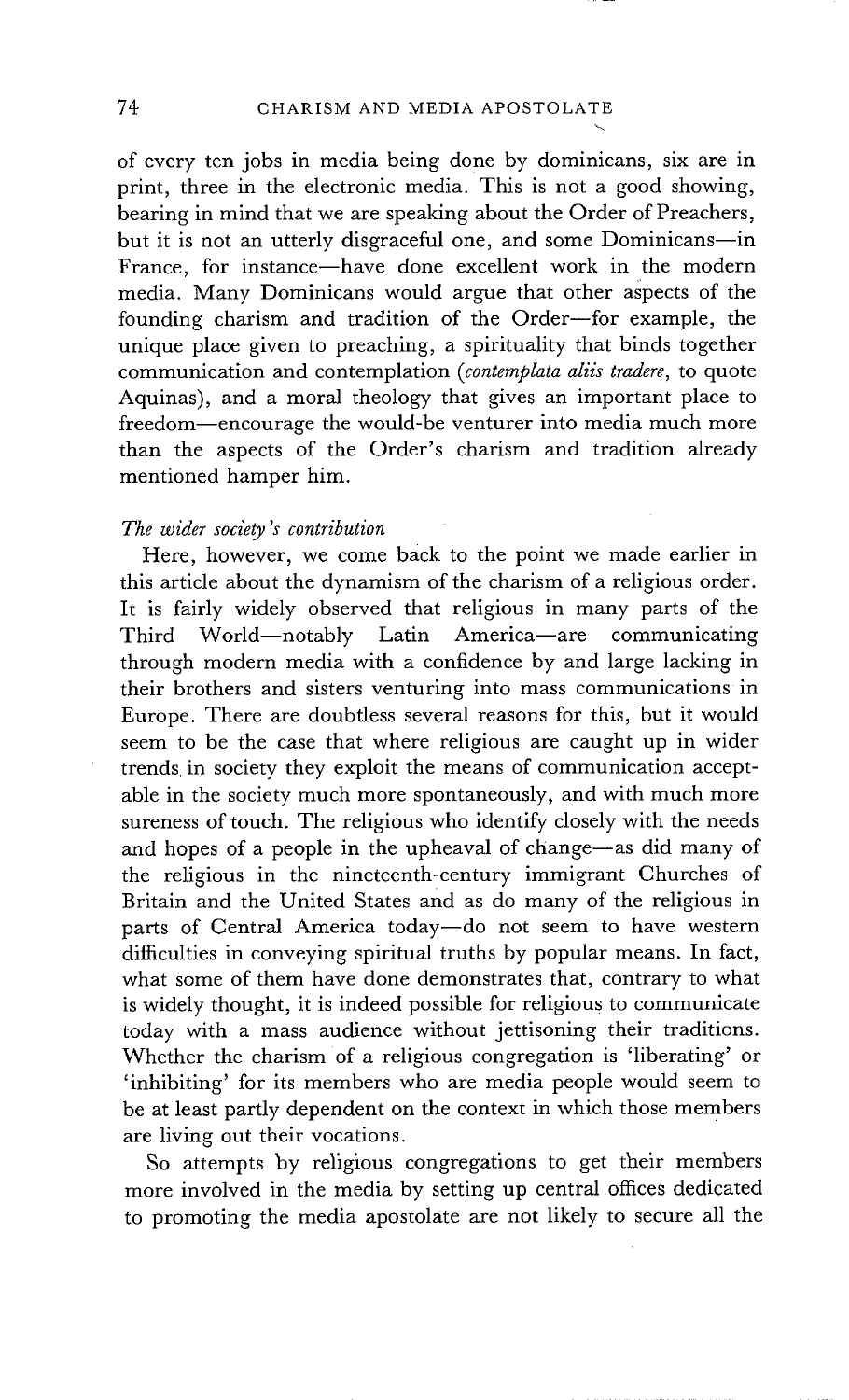results that common sense suggests that they should. In 1980 Anatole Baillargeon OMI, the Oblates' Information Officer, even spoke of 'the illusion that a religious institute can develop a thrust in the world of communications by installing one or more of its members in a General House'.<sup>11</sup> In fact, some individual religious--for example, the scottish Franciscan, Bishop Agnellus Andrew and the swiss Jesuit Stefan Bamberger-have done a lot to make religious congregations more open to the challenge of the media, but these would be among the first to agree that today (unlike twenty years ago) general exhortations like 'We must go into the media!' are not very useful. General exhortations may help enthusiastic individuals by weakening the fears and doubts of their superiors, but they are not likely to produce much that is concrete--and that can be discouraging. No, the sort of initiatives that will produce results are rather different.

On the other hand, there is still a need nearly everywhere in the Church for something even more basic than general exhortations about the importance of media: namely, a better understanding of the communications process-above all, the recognition that it is a *shared* process. If we seriously want to know what it means to say 'we are living in a media-made world', we should start not by getting ourselves briefed on a lot of new gadgetry but by learning more about ourselves, seeing how we fit in the communications process. And if we are religious called to be preachers or teachers this must mean, among other things, reflecting in a fresh way on the founding charism of our congregation. By this I mean we are to stop reflecting on it in the introspective way which has been all too common, a way that leads us to see this charism as a cluster of boundaries setting us over against the world and enabling us to talk down to the world from on high. On the contrary, we are to recognize the charism as part of the communications process itself, as a mediator of the gospel message. Then even people in godless old Europe might hear us a little better.

#### **NOTES**

2 'Religious life and First World theology', *Focus* (PO Box 288, Multan), vol 5, no 2, p 96.

<sup>&</sup>lt;sup>1</sup> Decree on the Renewal of Religious Life, 2 (b).